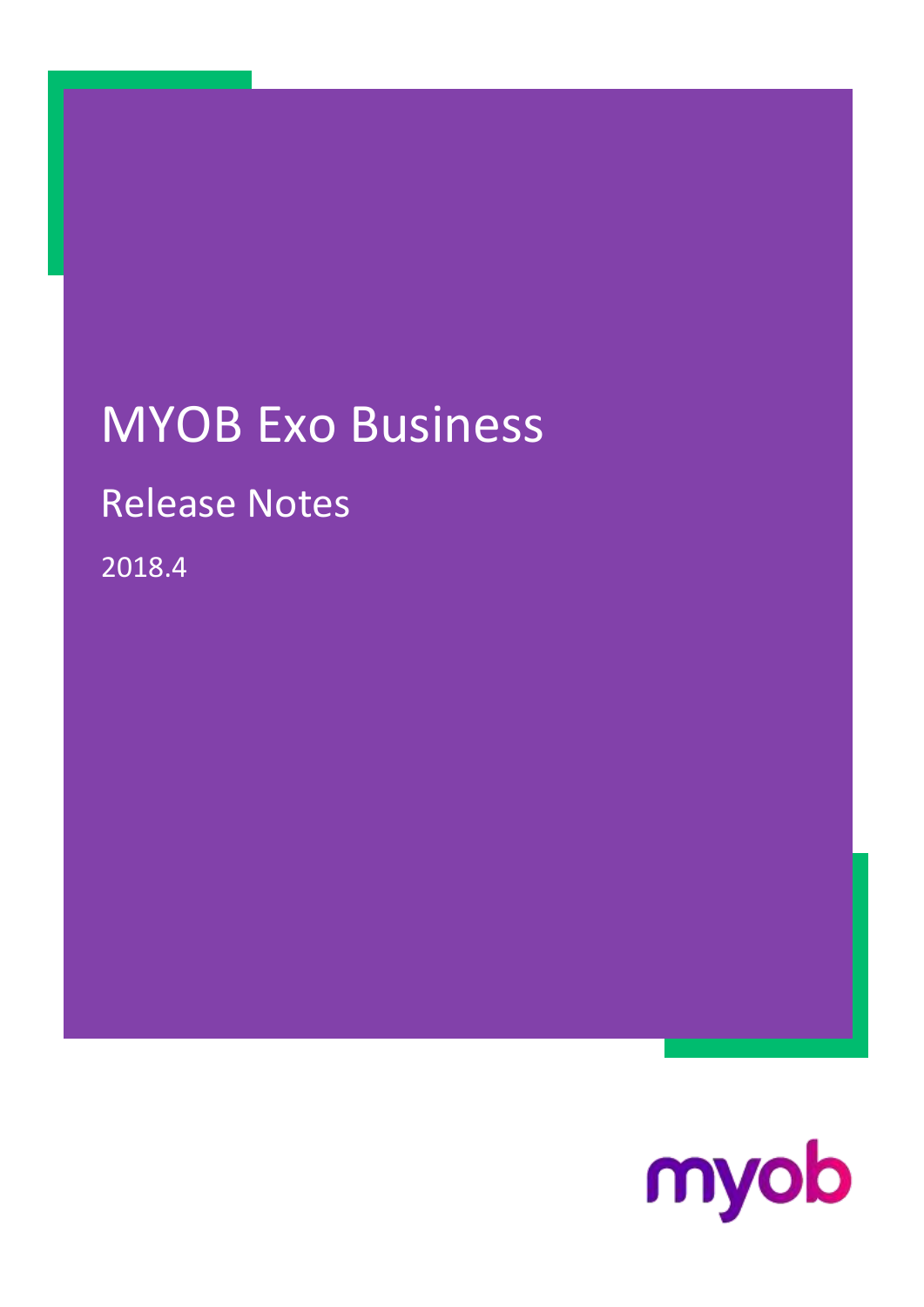# Contents

| Introduction                        | 1              |
|-------------------------------------|----------------|
|                                     |                |
| Installation                        | $\overline{2}$ |
|                                     |                |
|                                     |                |
|                                     |                |
|                                     |                |
|                                     |                |
| <b>New Features</b>                 | 4              |
|                                     |                |
|                                     |                |
|                                     |                |
|                                     |                |
|                                     |                |
|                                     |                |
|                                     |                |
|                                     |                |
| <b>Resolved Issues</b>              | 8              |
|                                     |                |
|                                     |                |
| <b>Known Issues</b>                 | 10             |
| <b>Appendix 1: Profile Settings</b> | 12             |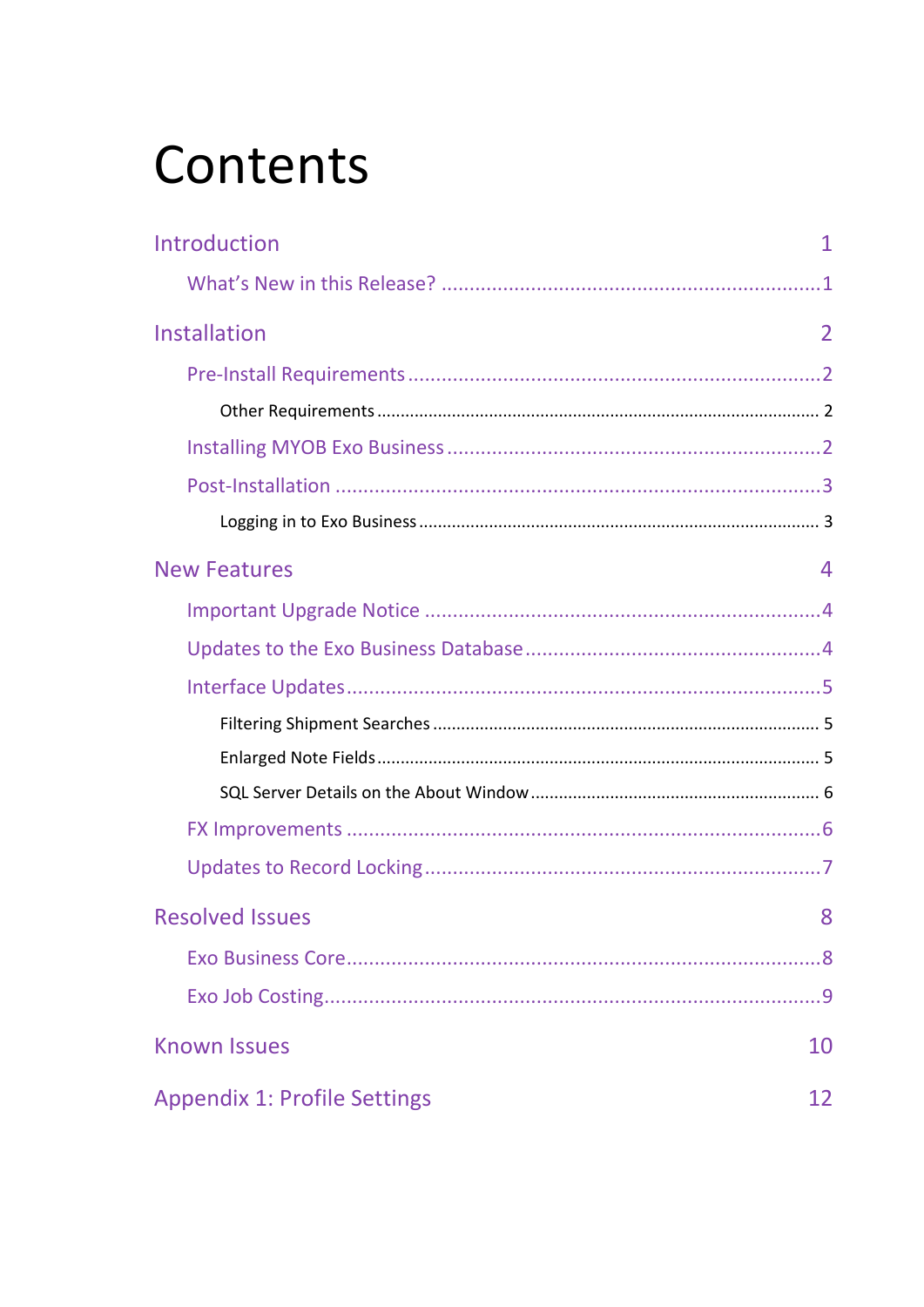# <span id="page-2-0"></span>Introduction

## <span id="page-2-1"></span>What's New in this Release?

The 2018.4 release includes significant underlying technology updates and enhancements that are ideally "behind the scenes" to the user. These are to deliver on our strategic objective to keep Exo Business aligned with the very latest Microsoft technologies and to keep Exo Business a perfect fit for least-cost hosted and shared environment options. Not the least of these behind-the-scenes enhancements is the protection of clients' sensitive data that may be offpremise, using the latest advanced encryption standards—this is a theme that will dominate the next releases well into 2019. Collectively, these changes will protect clients' investment by future-proofing, and will set us up to accelerate the development of features going forward.

This release also services partner-prioritised issues and enhancements as detailed.

The purpose of this document is to provide essential information on the installation and use of this release:

- The **Installation** section provides an overview of the installation process, including preinstallation requirements and post installation steps.
- The **New Features** section describes all new features introduced in this release.
- The **Resolved Issues** section describes all issues that have been addressed by this release.
- The **Known Issues** section details any issues in this release that have been identified as requiring attention.
- The **New Profile Settings** appendix at the end of this document summarises all changes to Exo Business profile settings included in this release.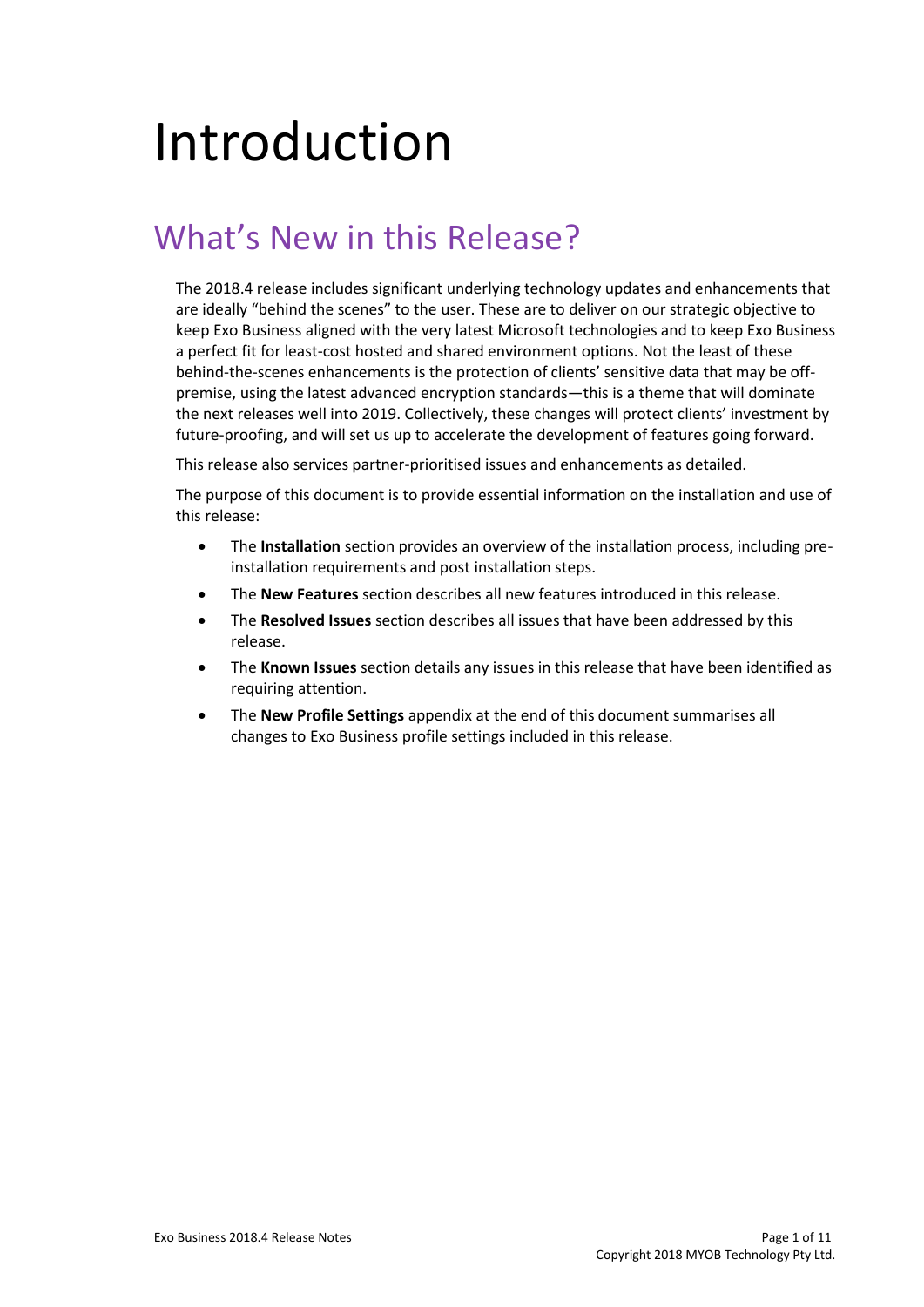# <span id="page-3-0"></span>Installation

## <span id="page-3-1"></span>Pre-Install Requirements

Minimum system requirements for PCs running MYOB Exo Business components are detailed below. Full details of requirements and supported operating systems for MYOB Exo Business are available on the [Minimum System Requirements page on the Exo Business Education](http://help.myob.com.au/exo/sysreqs.htm)  [Centre.](http://help.myob.com.au/exo/sysreqs.htm)

The performance of the Exo Business system is not assured if these requirements are not met. Similarly, performance cannot be assured if the Exo Business system is installed on a server that is already under load from other processes, or a RDBMS that is not suitable for the organization's volume of data.

### <span id="page-3-2"></span>Other Requirements

Certain features of MYOB Exo Business require one or more of the following:

- Internet access
- Microsoft Internet Explorer 7.0 or later
- Adobe® Acrobat Reader 7.0 or later

Microsoft Office connection requires Microsoft Word/Excel 2010 to 2016.

Contact synchronisation requires Microsoft Outlook 2010 to 2016.

MYOB Exo Business 2018.4 requires **ExonetLib.dll** version 2018.4.0 or later. Version 2018.4.0 is included with this release.

When installing manually on 64-bit operating systems, the file **RwEasyMAPI64.exe** must be copied from the **Supporting Files\RapWare** folder of the Exo Business DVD to the install directory. Register this file by running the following from a command prompt:

RwEasyMAPI64.exe /regserver

## <span id="page-3-3"></span>Installing MYOB Exo Business

Information on installing and upgrading MYOB Exo Business is available on the MYOB Exo Business Education Centre—see the following pages:

- [Installing Exo Business](http://help.myob.com.au/exo/installexobusiness.htm)
- **[Installing Exo Business Services](http://help.myob.com.au/exo/installexobusinessservices.htm)**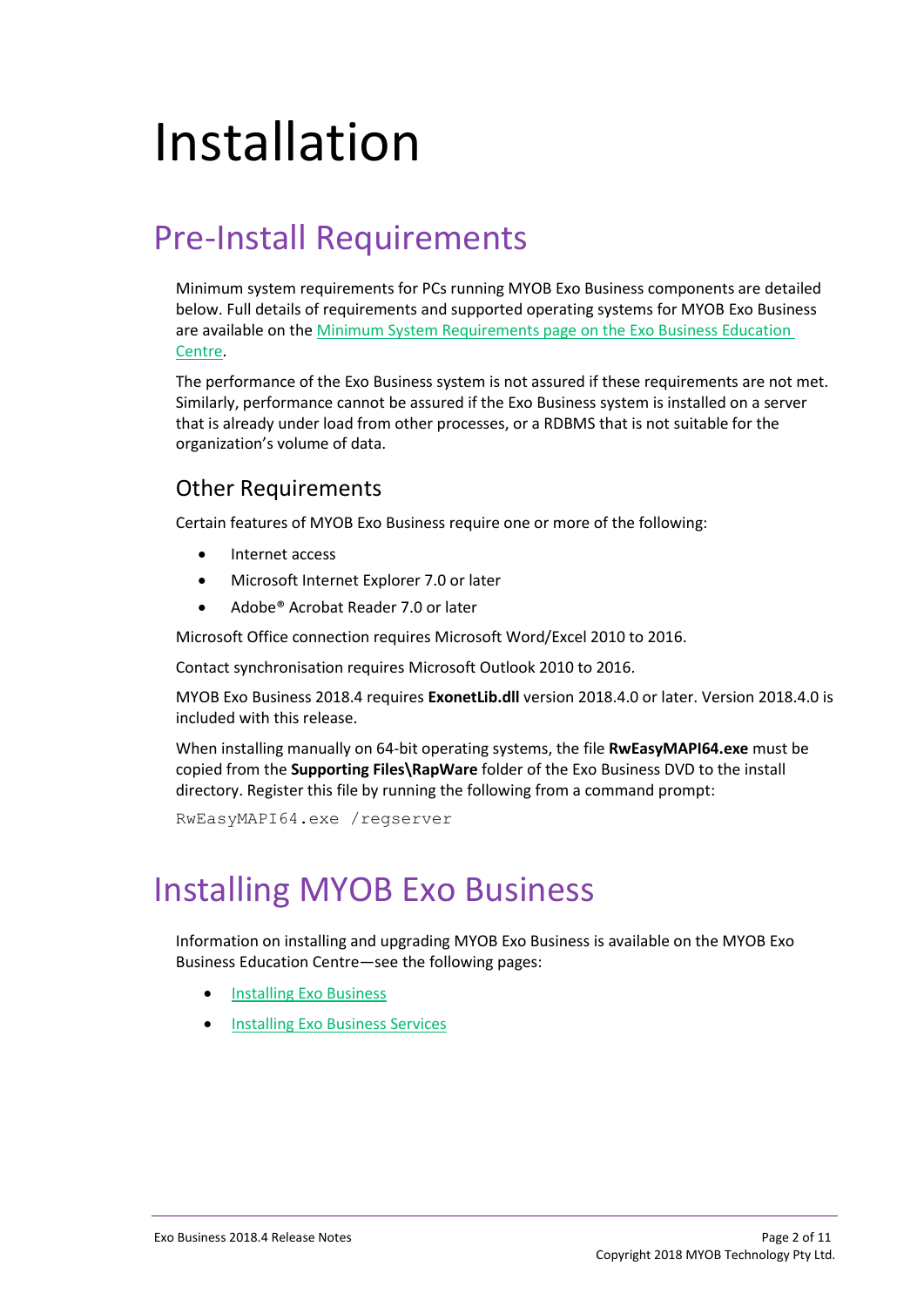## <span id="page-4-0"></span>Post-Installation

Once MYOB Exo Business software is installed, it must be configured for use. Optionally, data can be migrated into the Exo Business system from another MYOB product. The configuration and migration processes are detailed in the *MYOB Exo Business Implementation Guide*.

### <span id="page-4-1"></span>Logging in to Exo Business

New MYOB Exo Business databases are installed with one or more default user accounts. When logging in to Exo Business for the first time, you must supply the following login details.

For a new blank database (EXO\_LIVE):

- Default admin user = ExoAdmin
- Default admin password = ExoAdmin

For the demonstration database (EXO\_DEMO):

- Default admin user = ExoAdmin
- Default admin password = ExoAdmin
- Default demo user = demo
- Default demo password = DEMO

**Note:** Passwords are case-sensitive.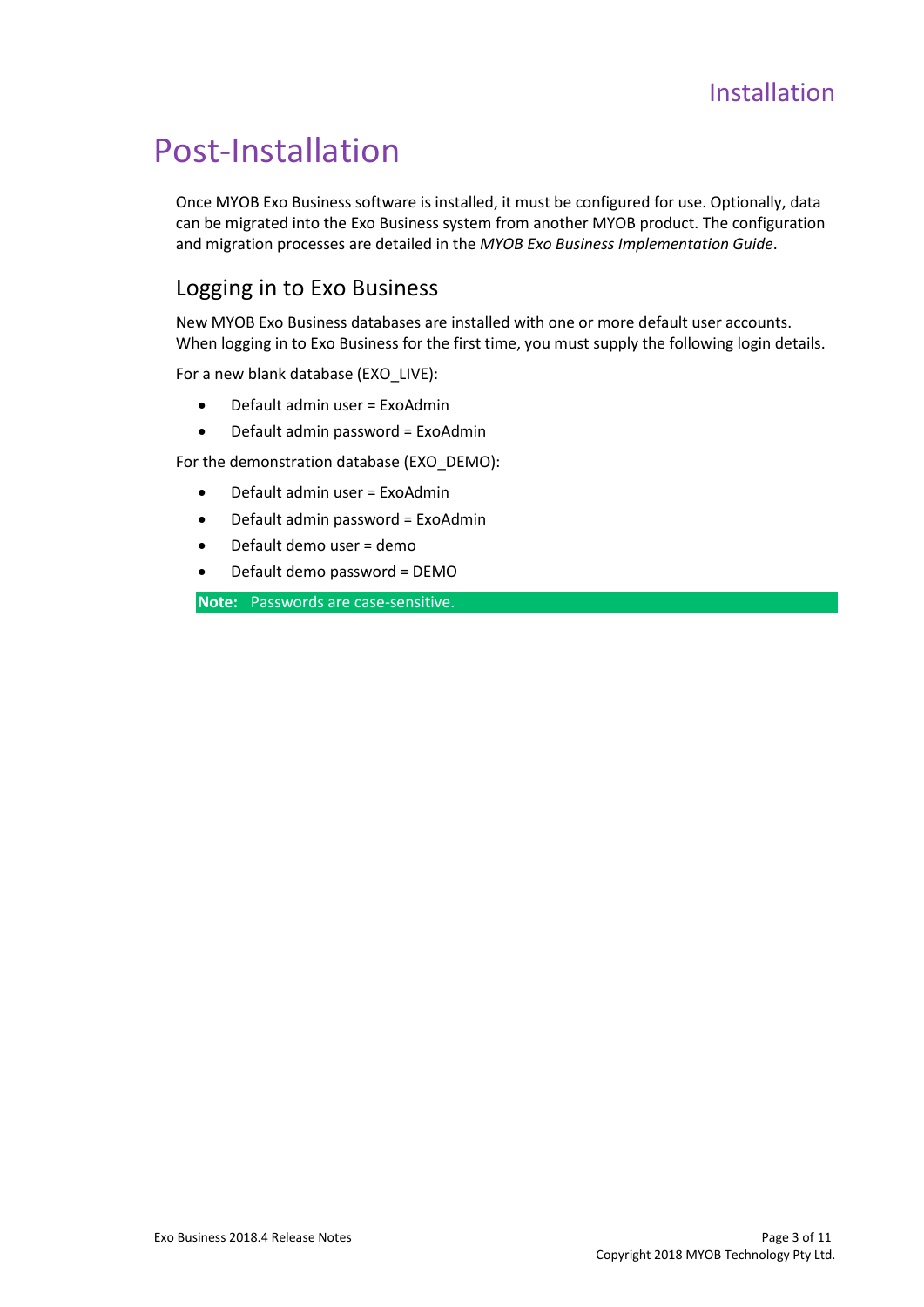# <span id="page-5-0"></span>New Features

## <span id="page-5-1"></span>Important Upgrade Notice

The **Exonetlib.dll** DLL has been updated in this release. When upgrading manually, make sure to install and register the upgraded DLL—its version number should be 2018.4.0 or later.

This version of **Exonetlib.dll** is not backwards compatible with previous versions. If multiple versions of Exo Business are present in your environment, the new version of **Exonetlib.dll** must be installed in a separate location from existing DLLs—running the Exo Business Client installer (**ExoClientInstall.exe**) will do this for you automatically.

## <span id="page-5-2"></span>Updates to the Exo Business Database

This release includes updates to the Exo Business database to improve performance and reduce reliance on older technologies.

Exo Business now uses a new OLE DB driver (Version 18) to access SQL Server if you are using MSSQL 2012 Service Pack 4 or above. The new driver can be installed using the Exo Business Client installer (**ExoClientInstall.exe**):

| <b>EX</b> Setup - MYOB Exo Business | ×                                                                             |
|-------------------------------------|-------------------------------------------------------------------------------|
| <b>MYOB</b> Exo Business            | <b>Welcome to the MYOB Exo</b><br><b>Business Setup Wizard</b>                |
|                                     | This will install MYOB Exo Business version 2018.4.0.126 on<br>your computer. |
|                                     | Install new SQL Server Driver<br>(recommended for SQL Server 2012 and later)  |
|                                     | Install additional applications                                               |
| myob                                |                                                                               |
|                                     | Cancel<br>Next                                                                |

Exo Business 2018.4 databases are more easily cloneable for easier deployment on hosted and virtual environments.

This version removes dependence on SQL features that are not supported in some hosted environments with no loss of feature set to the users who are being migrated—key examples being the use of C# CLR Assemblies and extended column properties; and encrypted objects such as TSXID Triggers, FN\_GET\_USER\_INFO and related stored functions.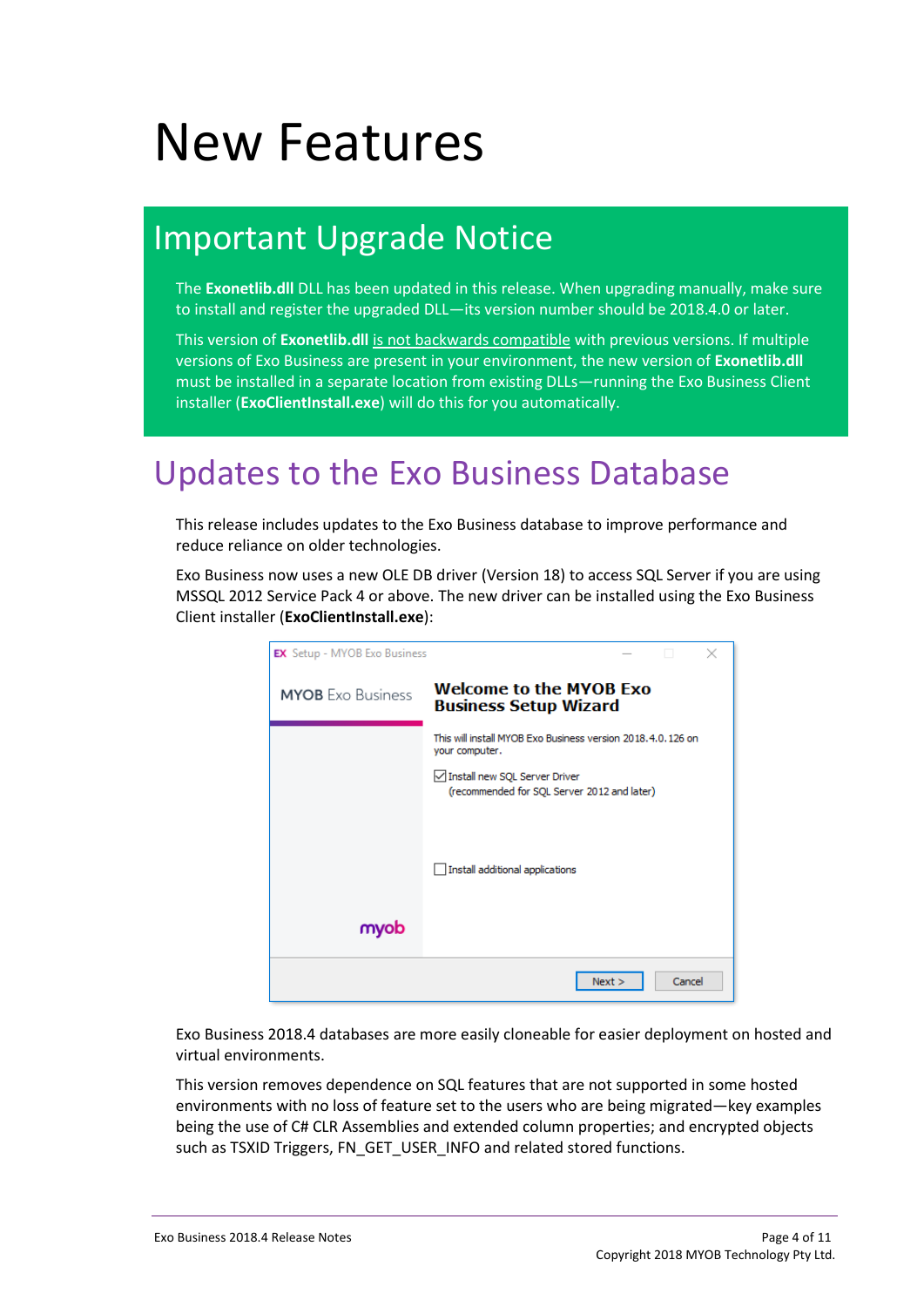This version includes the following additional updates to the database:

- Removal of older column data types that may be come unsupported in future SQL Server versions, as well as dependences on SQL features that are no longer formally supported and could potentially be deprecated in any future SQL server version without warning.
- Rewriting T-SQL statements that contained unsupported syntax, which could limit forward compatibility.
- Removal of the DB compatibility mode requirement as of SQL 2017 to be able to take advantage of the latest and fastest SQL features.

Exo Business will use the lates[t Advanced Encryption Standards](https://aesencryption.net/) database encryption methods for passwords and other sensitive data including custom user data stored in Encrypted Extra fields.

This version should work out of the box for 2017 SQL Server on windows 2016 Server without any requirement to manually enable TLS 1.1.

## <span id="page-6-0"></span>Interface Updates

### <span id="page-6-1"></span>Filtering Shipment Searches

When searching for a shipment on the Inwards Goods Receipt window, it is now possible to filter shipments by status:

|                                                                                               | <b>EB</b> Inwards Goods Receipt                                |            |         |                                                                                           |                |  |               |               |             | п | $\times$ |
|-----------------------------------------------------------------------------------------------|----------------------------------------------------------------|------------|---------|-------------------------------------------------------------------------------------------|----------------|--|---------------|---------------|-------------|---|----------|
|                                                                                               | File Utilities Help                                            |            |         |                                                                                           |                |  |               |               | a           |   |          |
|                                                                                               | New Shipment   New Receipt   Save   Save & Exit X Cancel   1 - |            |         |                                                                                           |                |  |               |               |             |   |          |
|                                                                                               | <b>Shipment no:</b>                                            |            |         | <b>Receipt no:</b>                                                                        |                |  |               |               |             |   |          |
| Inwards goods shipments search<br>Shipment no<br>◯ Search stock code<br>$\bigcirc$ Search P/O |                                                                |            |         | Status:<br>$\vee$ ALL<br>$\vee$ ON BOARD<br>$\vee$ IN TRANSIT<br><b>ZAWAITING CUSTOMS</b> |                |  | Search        |               |             |   |          |
| #                                                                                             | Depart                                                         | <b>ETA</b> | Carrier | Vessel                                                                                    | <b>Ext Ref</b> |  | Weight Method | <b>Status</b> | Includes PO |   |          |
|                                                                                               |                                                                |            |         |                                                                                           |                |  |               |               |             |   |          |

### <span id="page-6-2"></span>Enlarged Note Fields

This release enlarges the freeform note entry fields on some windows:

- The **Production notes** field on the Works Orders window has been enlarged to 2048 characters, to match the size of the **Notes** field on the Bill of Materials window.
- The **Notes** field on the Opportunity window now resizes to fill the available space when the window is resized.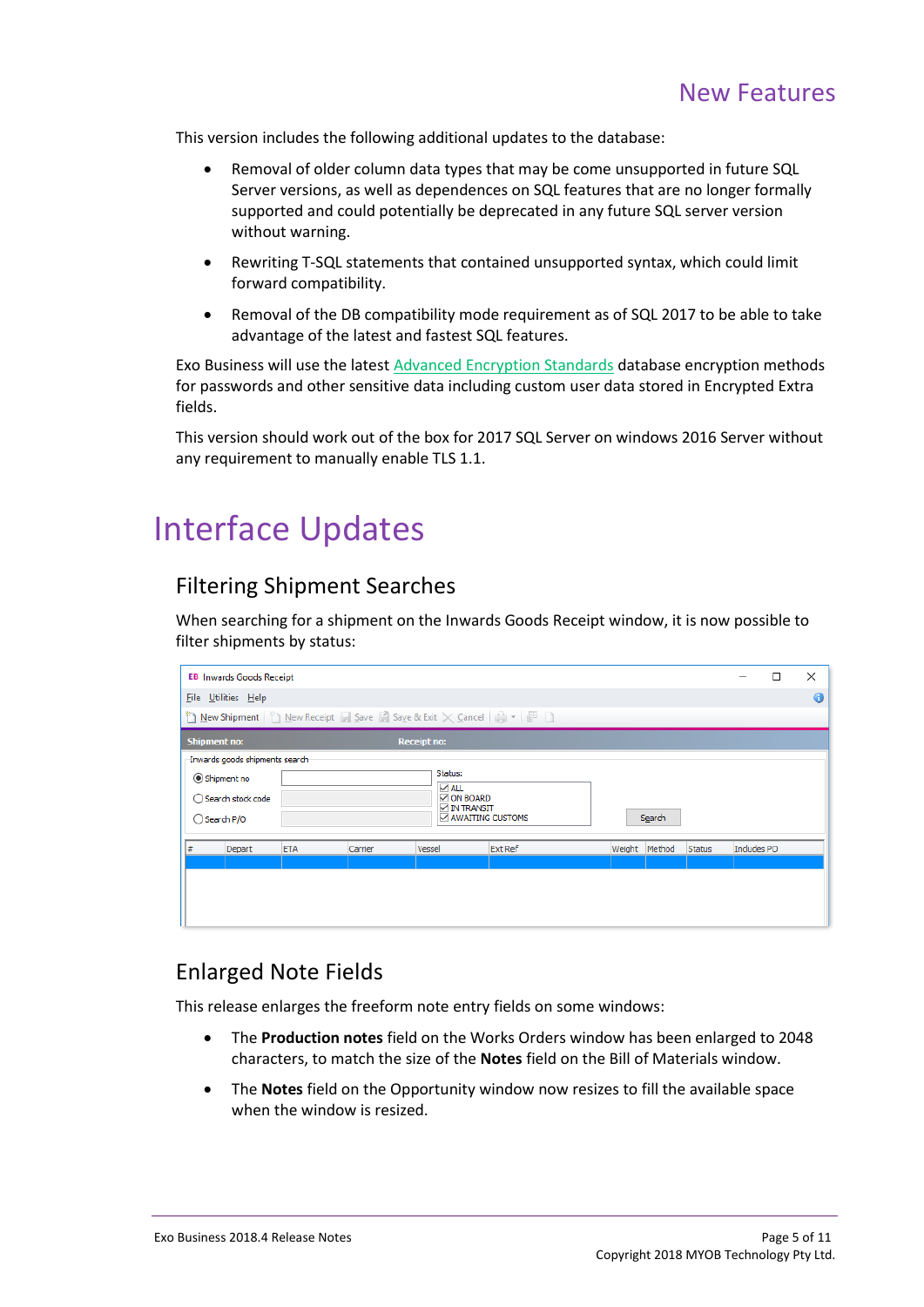### <span id="page-7-0"></span>SQL Server Details on the About Window

The SQL Server version and compatibility mode are now displayed on the About window:

<span id="page-7-2"></span>

## <span id="page-7-1"></span>FX Improvements

When entering transactions into a prior period, the Creditors FX and Debtors FX rates now default to the closing rate for that period, rather than the current rate.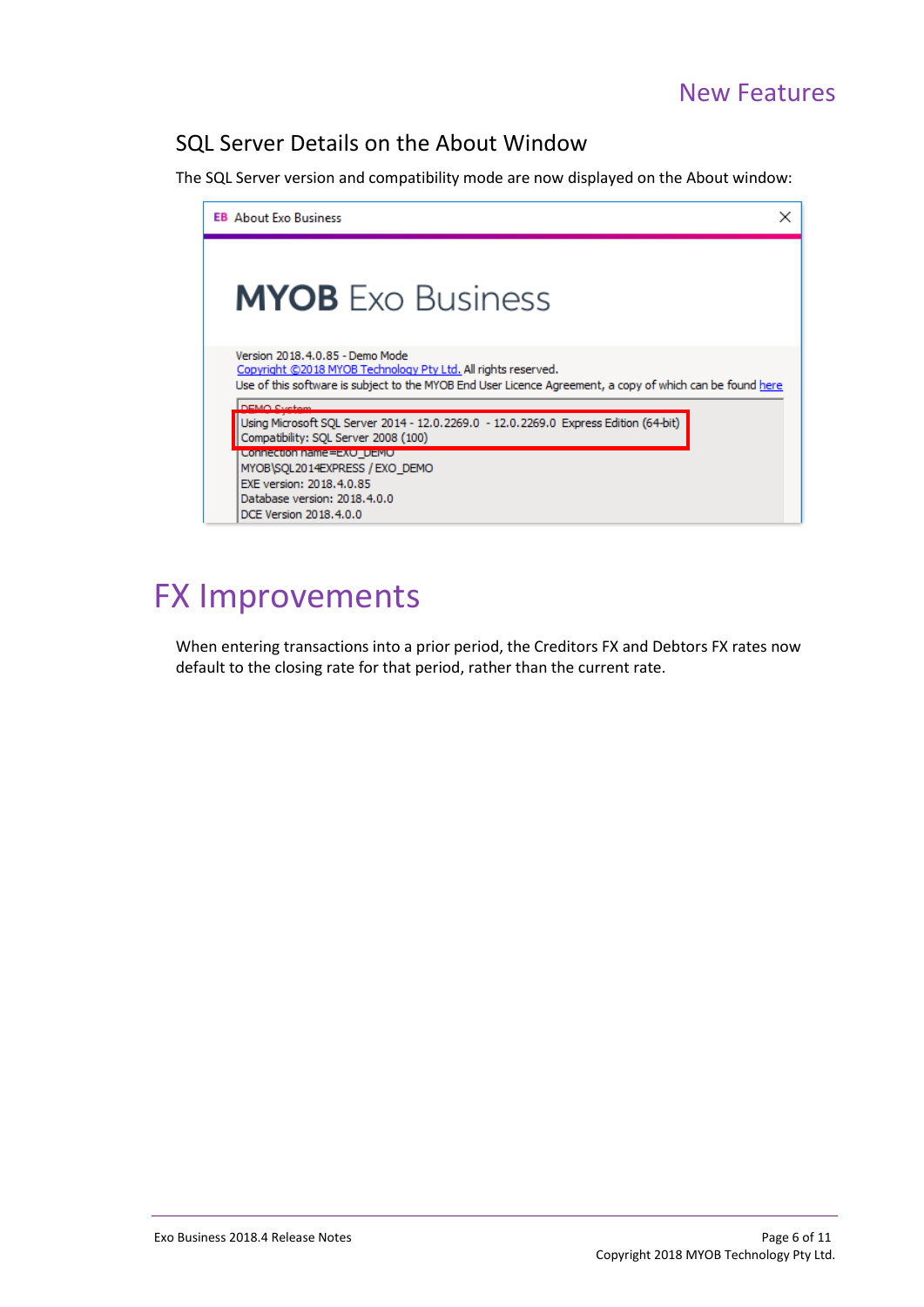## <span id="page-8-0"></span>Updates to Record Locking

The User-level profile setting **Enable override of business record locks** has been updated to allow more ways of dealing with locked records. The setting's name has been changed to **Allow user to override or view business record locks**, and where previously the setting was a check box, it is now a dropdown with the following options:

- Allow Override and Read Only (equivalent to ticking the old setting)
- Prevent Override and Allow Read Only
- Prevent Read Only and Allow Override
- Prevent Override and Read Only (equivalent to unticking the old setting)

These options affect the availability of the **Override** and **Continue as Read Only** options on the window that appears when a user tries to access a locked record:

| Order in use                                                                                                                           |        |  |  |  |  |
|----------------------------------------------------------------------------------------------------------------------------------------|--------|--|--|--|--|
| Order #: 10017<br>The Order has been marked as already in use, by user EXO BUSINESS ADMIN<br>ACCOUNT on the computer:<br><b>MY0B82</b> |        |  |  |  |  |
| This may be you in another window.<br>You can:                                                                                         |        |  |  |  |  |
| $\bigcirc$ Retry                                                                                                                       |        |  |  |  |  |
| ○ Override                                                                                                                             |        |  |  |  |  |
| ОΚ<br>◯ Continue as Read Only                                                                                                          | Cancel |  |  |  |  |
| Why do I get this warning?                                                                                                             |        |  |  |  |  |
|                                                                                                                                        |        |  |  |  |  |

In addition, the Sales Order window has been further locked down, so that when a locked order is opened as read-only, it is no longer possible to change or process the order in any way.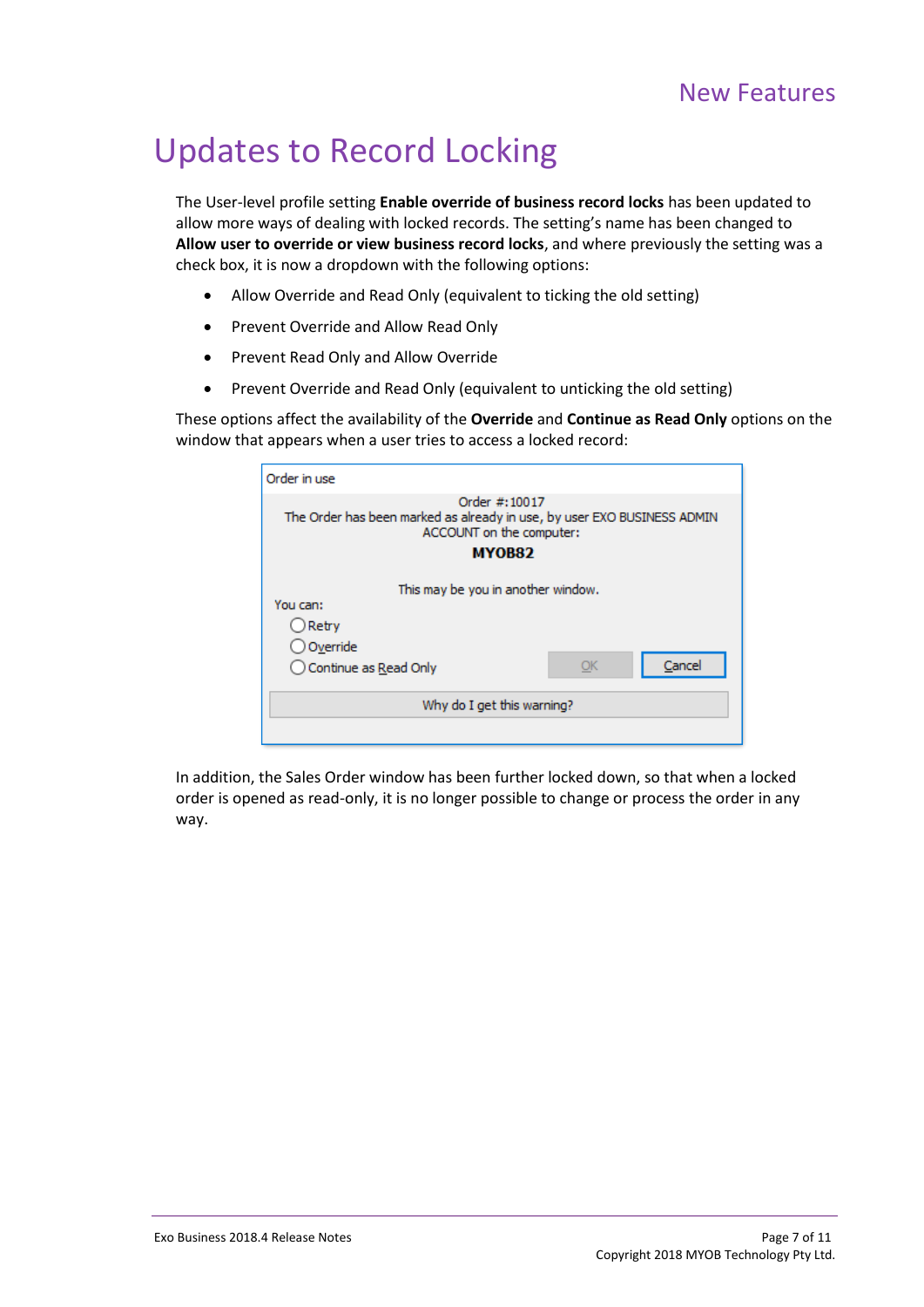# <span id="page-9-0"></span>Resolved Issues

## <span id="page-9-1"></span>Exo Business Core

| <b>Service Request ID</b>                                              | Description                                                                                                                                                                                                                                                                                                                               |
|------------------------------------------------------------------------|-------------------------------------------------------------------------------------------------------------------------------------------------------------------------------------------------------------------------------------------------------------------------------------------------------------------------------------------|
| 11857505650 11848056411<br>110460906116 19505278941                    | This release adds the ability to filter shipment searches by status on the Inwards<br>Goods Receipt window-see page 5.                                                                                                                                                                                                                    |
| 162141628414 162428010801<br>162190813211 161779425961<br>161729286811 | It was not possible to allocate an unallocated credit note to an unallocated invoice<br>of the same value. This has been resolved.                                                                                                                                                                                                        |
| 160662931776 160688766441<br>121076875091                              | The sort order of the Stock Location table on the Stock Item Details window was<br>not saved when a user selected Save column settings from the right-click menu,<br>and the error "Name not unique in this context" could appear when attempting to<br>re-sort it. This has been resolved.                                               |
| 110194530734 113362604031<br>110158494981                              | When stock levels were adjusted to zero by a transaction process, e.g. during a<br>stocktake, the levels could end up with very small residual values that could not<br>then be removed from the database. This has been resolved; the problem no<br>longer occurs, and on upgrade the DBUpdate process removes any historical<br>values. |
| 160600435589 160558630821                                              | Filtering by period on the Debtor Transaction Allocations window did not work<br>correctly. This has been resolved.                                                                                                                                                                                                                       |
| 160851650548 160645715801                                              | The Subject field on the Activity window let users enter more text than the<br>associated database field could hold, which meant that data could be truncated<br>when the activity was saved. This has been resolved; the length of the field now<br>corresponds to the length of the TASKS.SUBJECT database field.                       |
| 160786878595 160784764086                                              | On the Creditor Invoice Entry window in GL mode, if the user entered text into the<br>Code column and pressed Tab, the General Ledger Account Search window<br>appeared but didn't search by the text in the Code column. This has been resolved.                                                                                         |
| 149982439024 149452793461                                              | Bank Feeds bank reconciliations could go out of balance, due to duplicate entries<br>being med in the BANKFEEDS_TRANSACTION_LINK table.                                                                                                                                                                                                   |
| 161646641156 161122885871                                              | Extra Fields could be incorrectly positioned or aligned following an upgrade to Exo<br>Business 2018.3. This has been resolved.                                                                                                                                                                                                           |
| 155168307723 154791795751                                              | The Copy Order function on Sales Orders generated an error message if an Extra<br>Field has been set up on Sales Orders to update the value of the ORDSTATUS field.<br>This has been resolved.                                                                                                                                            |
|                                                                        | The system did not use the Maximum search results profile setting when<br>searching for stock items from within a transaction, which meant that searches<br>could be very slow if the search was returning a large number of records. This has<br>been resolved.                                                                          |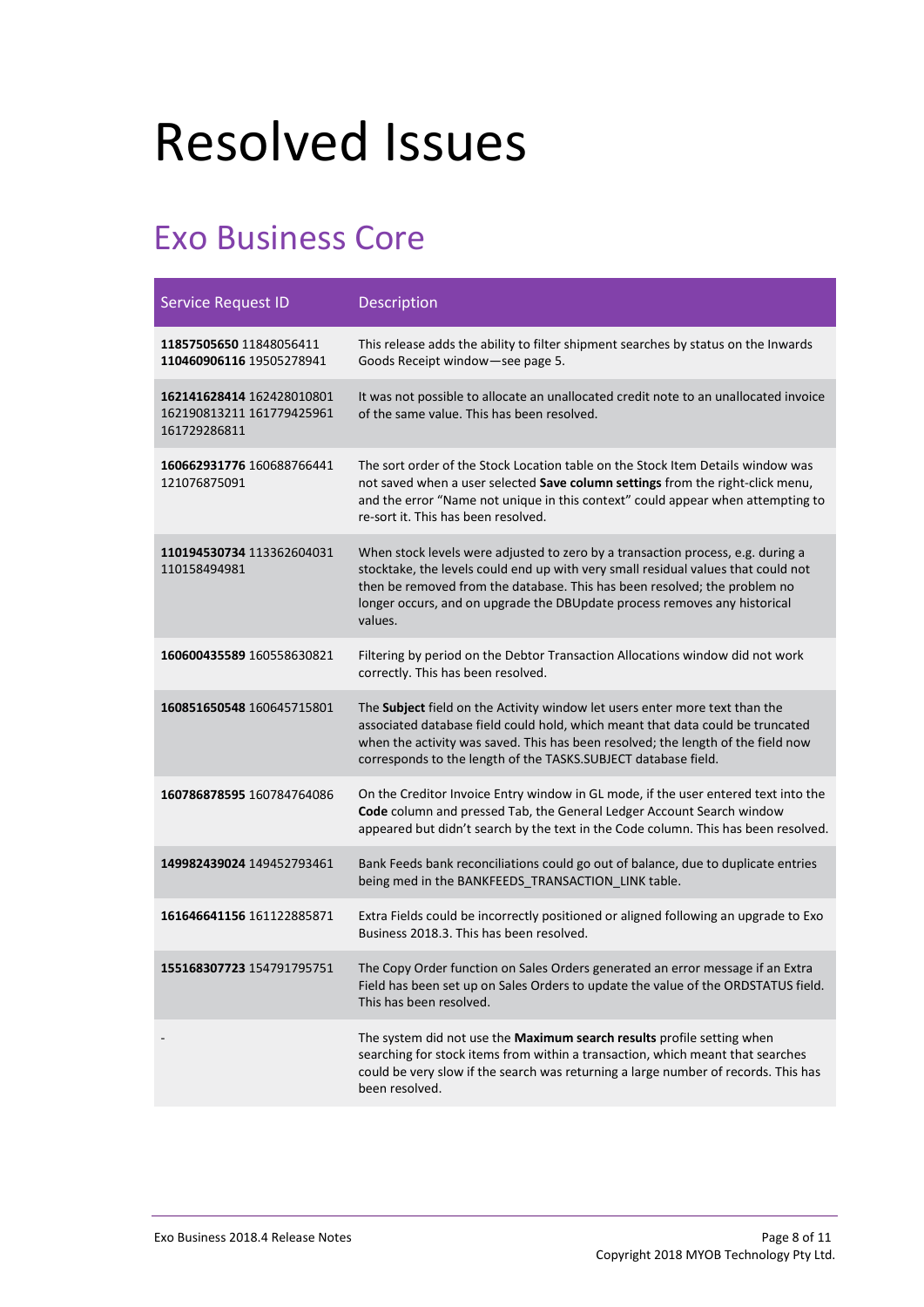### Resolved Issues

| When using the Select visible columns right-click option on the Inwards Goods<br>Receipt window, two Method columns were available. This has been resolved; the<br>columns are now named Method and Method No to make it clear what each<br>column contains.              |
|---------------------------------------------------------------------------------------------------------------------------------------------------------------------------------------------------------------------------------------------------------------------------|
| The maximum number of Tax Rates was set to 99, which meant that rates with a<br>three-digit SEQNO were not available for selection. This has been addressed; the<br>maximum number of rates has been increased to 199.                                                    |
| The Copy to Clipboard and Print right-click options were not available on the<br>Analysis tab of the Creditor Account Details window. This has been resolved.                                                                                                             |
| When a stock item with a pack quantity greater than one was added to a Purchase<br>Order, the Sub Total, GST Total and Order Total fields at the bottom right of the<br>window were not updated until the user moved to another line or saved. This has<br>been resolved. |
| The Chg/Ref field on Debtor Receipts allowed 20 characters, but the<br>corresponding fields in other transactions generated from the receipt were<br>shorter, which could result in the data being truncated. This has been resolved.                                     |
| A negative stock quantity error could incorrectly appear when processing a<br>creditors credit note through Inwards Goods. This has been resolved.                                                                                                                        |

## <span id="page-10-0"></span>Exo Job Costing

| Service Request ID                                                                                                                                            | <b>Description</b>                                                                                                                                                                                                                                                                                                                                                                                |
|---------------------------------------------------------------------------------------------------------------------------------------------------------------|---------------------------------------------------------------------------------------------------------------------------------------------------------------------------------------------------------------------------------------------------------------------------------------------------------------------------------------------------------------------------------------------------|
| 113146235767 152168685981<br>148199082522 127435047011<br>123764072061 121429608576<br>112475137281<br>119094886599 118538431621<br>144102056008 143782843201 | The error "Invalid column name 'SU_UNITNAME'" could appear when saving<br>changes to a job with one or more serviceable units assigned. This has been<br>resolved.                                                                                                                                                                                                                                |
| 159892087543 159885929977                                                                                                                                     | The <b>Split Line</b> right-click option was not available for lines on the Quote/Budget<br>tab. This has been resolved.                                                                                                                                                                                                                                                                          |
| 159552891030 159298280941                                                                                                                                     | If a user created multiple jobs without closing the Job Management window, the<br>delivery address from the first job could be copied to the second. This has been<br>resolved.                                                                                                                                                                                                                   |
|                                                                                                                                                               | If a Purchase Order was generated from a job quote, and then new lines were<br>added to the order or the job code was removed from the existing lines, the<br>location for the lines remained as the WIP location. This has been resolved; if a<br>line has no job code, its location is set to the default stock location. If a line has a<br>job, the line location is set to the WIP location. |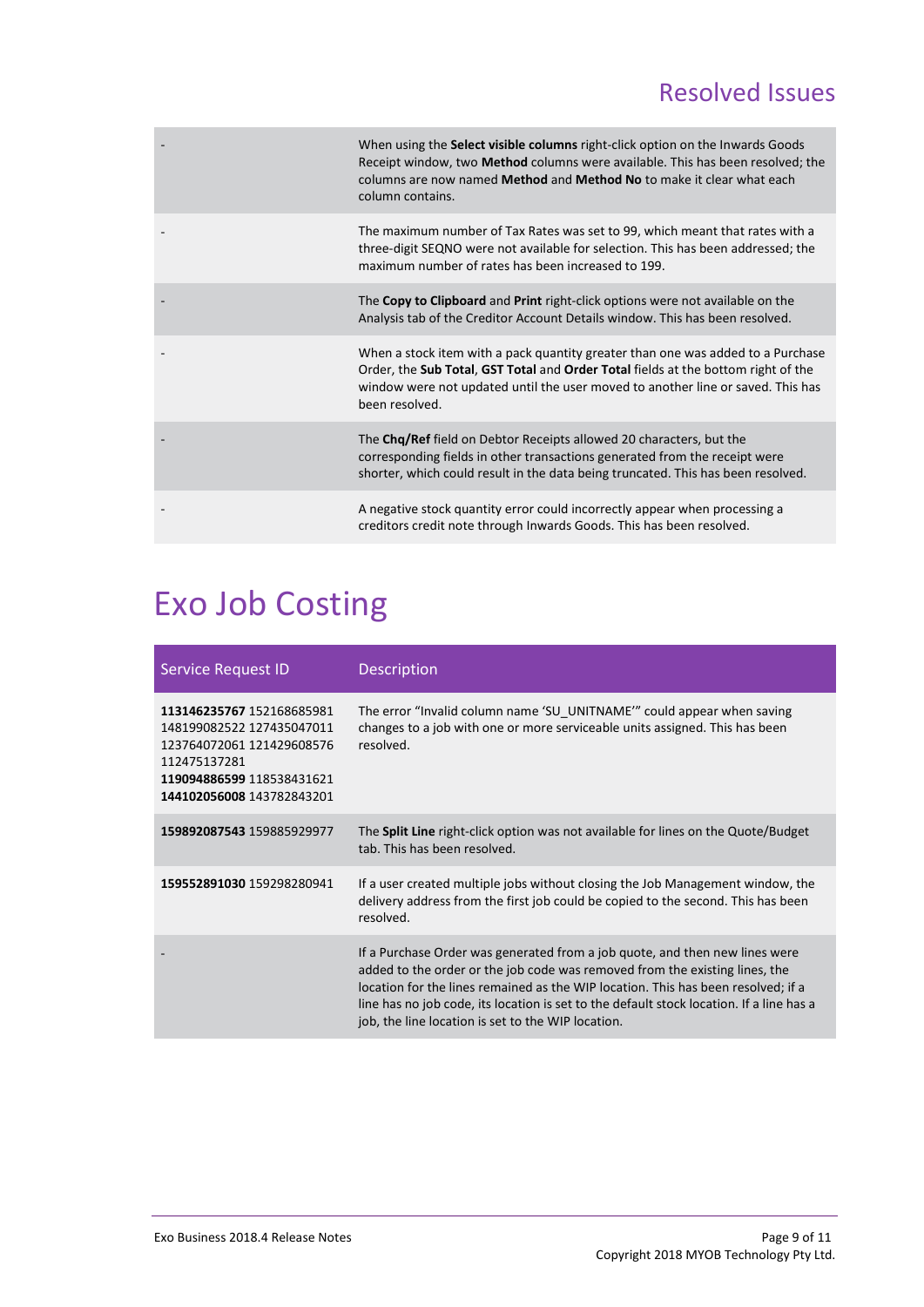# <span id="page-11-0"></span>Known Issues

The following issues have been identified as requiring end-user attention in this release.

#### Installation/Upgrade Issues

- If you are using the MYOB Exo Business Installation Wizard to install an instance of SQL Express, the following must be must be present on the PC:
	- o .NET Framework 3.5 SP1 you can download this from: <http://go.microsoft.com/fwlink/?LinkId=120550>
	- $\circ$  Windows Installer 4.5 you can download this from: <http://go.microsoft.com/fwlink/?LinkId=123422>
	- $\circ$  Windows PowerShell 1.0 you can download this from: <http://go.microsoft.com/fwlink/?LinkId=120552>
- Due to security settings imposed by Windows, CHM Help files cannot be viewed from a remote location—this means that you can only view the Exo Business CHM Help files if they have been installed on the local PC. Se[e Microsoft Knowledge Base article 892675](http://support.microsoft.com/kb/892675/) for more information on this issue and suggested workarounds. (This issue does not apply if you are viewing online Help files on the Exo Business Education Centre.)

#### Demo Data Issues

The stored procedure SP\_DEMO\_DATA\_DATE\_UPDATER, which updates the data in demo databases to the current date, was updated in Exo Business 8.4. This stored procedure is only available in the EXO\_DEMO database, which means that any existing demonstration databases used by partners will not be able roll their demo data forward; these databases will need to be re-created based on the updated EXO\_DEMO database in order to use the updated SP\_DEMO\_DATA\_DATE\_UPDATER procedure.

#### Job Costing Resource Issues

When a resource allocation is created, an Activity for the relevant staff member is automatically created in the Exo Business system; however, if the resource is not associated with a staff member, the Activity will not appear on the Activity Search widget on the Task Scheduler tab.

As a workaround, a dummy staff account can be created to associate non-staff Resources with.

#### Emailing from the Print Preview window

When sending a report by email from the Print Preview window, the system does not determine the email address related to the document being emailed (e.g. the relevant Creditor's email address for Creditor documents). The email address is left blank—you must enter the address manually.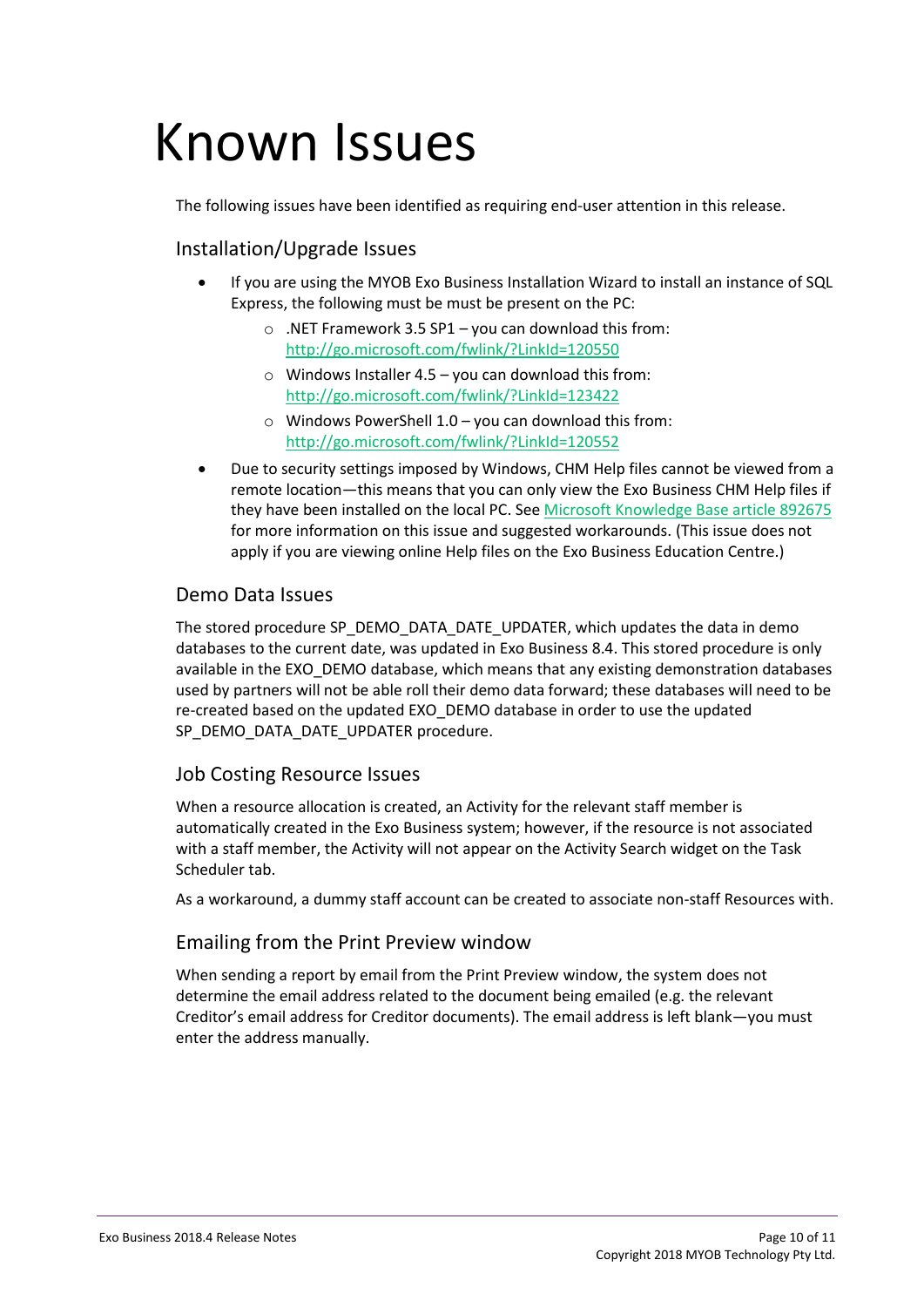#### SQL Server 2012 Issues

All versions of SQL server 2012 exhibited a subtle, but now well-known change in default behaviour with regard to identity or auto number sequences. In MYOB Exo Business, this would be experienced as an unexpected anomaly where number sequences could apparently spontaneously jump by increments of 1000 if the SQL server was restarted.

This behaviour was reversed in SQL server 2014, but no known solution exists for completely preventing this behaviour in any versions of SQL server 2012, other than to upgrade to SQL server 2014 to completely eliminate the potential for this issue to occur.

#### SQL Server 2008 R2 prior to SP3

MYOB Exo Business uses a SQL Server feature called Common Language Runtime Integration. This feature was disabled by default in versions of SQL Server 2008 R2 prior to Service Pack 3. If this feature is not enabled, users may encounter the following error during the upgrade process:

Updating server configuration: 'clr enabled'